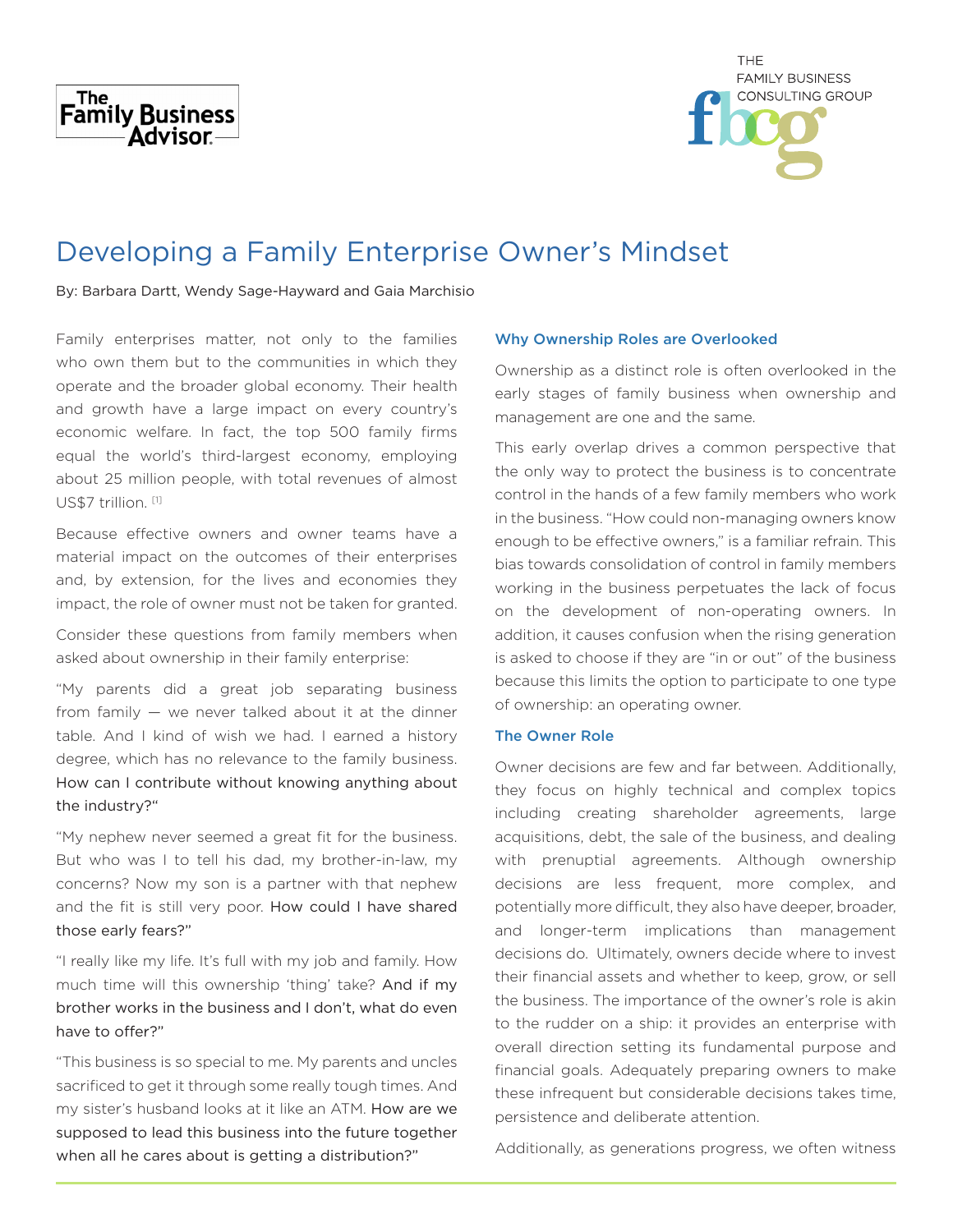the coexistence of different types of owners. A host of differentiating factors such as time, commitment, emotional attachment, participation in governance and decision-making, involvement in management, expectations, legacy orientation, and level of expertise distinguish the various owner types. An inclusive concept of ownership embraces a range of owner types — ones that encompass skills in the typical, more technical aspects (possession, decision-making, and economic returns) as well as the inspirational pieces (stewardship of legacy, contributing to the community and world, support of family, caring, and active participation).

Enterprising families understand that ownership may contribute to an individual's life purpose and personal growth. These families allow the rising generation to choose the type of ownership they aspire to. The appreciation and inclusion of different ownership types in a family enterprise fosters greater alignment and leads to the development of effective shareholders. Some families may not yet know what type of future owners they will have. This should not be a barrier to grooming the rising generation of potential owners. Understanding the nuances of the different types enables family enterprise leaders to create deliberate choices around alternative ways to participate and clearly guide individuals who want to calibrate their level of involvement.

# "A family enterprise owner's mindset fosters effective owners (and owner teams) and offers a greater chance of success in operating and transitioning a family enterprise."

#### Developing an Owner's Mindset

While development of specialized knowledge and skills are necessary to create truly effective owners, they are not sufficient, especially in the case of shared control. We advocate for purposefully building an owner's mindset in all owners and prospective owners.

A mindset is a set of *beliefs, which drive and shape what we do, how we engage with others, and how we behave in every moment and situation*<sup>[2]</sup>. A mindset profoundly impacts our results because it shapes every action we take. Those who attempt to improve by changing their mindset instead of changing their behavior are four times more likely to succeed.<sup>[3]</sup>

All owners have a mindset, but not all mindsets lead to

success in a family enterprise. Below, we introduce the key elements of a family enterprise owner's mindset which, from our experience, fosters effective owners (and owner teams) and offers a greater chance of success in operating and transitioning a family enterprise.<sup>[4]</sup>

*Development is a continuous individual and collective process.* Development is not only an individual endeavor but also a collective process that builds a family's human, intellectual, social, financial, and spiritual capitals<sup>[5]</sup>. It happens at every life stage and has no finish line.

*Ownership requires deep commitment and responsibility.* Those with an owner's mindset see the role of an owner as an important one that requires time and investment from which they derive personal satisfaction and energy.

*Proactivity is paramount.* An owner's mindset entails being proactive and resourceful: it involves learning, engaging others, tackling challenges, and actively taking steps to get things done. Owners take initiative by anticipating and preparing for future challenges.

*Abundance rather than scarcity.* Individuals and organizations have a worldview as "inherently resourcerich or resource-poor," or anywhere in between. Those with an owner's mindset believe that there is always more available to individuals, expect openness and trust, think big, are thankful, and learn from others.

*Win-win solutions.* An owner's mindset is characterized by understanding the importance of thinking and acting "together" to become linked as a "we" while becoming differentiated as a collection of "me's."<sup>[6]</sup> These owners intentionally and continuously manage the delicate balance between individualism and collectivism. This tension assumes critical importance for families who share economic interests, especially for those belonging to individualistic cultures<sup>[7]</sup>. But instead of leaning toward one at the expense of the other, those with an owner's mindset design creative solutions resulting in mutually beneficial outcomes.

*Diversity and inclusion matter.* Diversity comes in many forms: gender, race, religion, sexual orientation, age, culture, socioeconomic background, generation, personality type, intelligences and others. Decisionmaking, when made with diverse viewpoints, has been shown to increase business objectivity, analytical thinking, innovation and financial performance.[8] Those